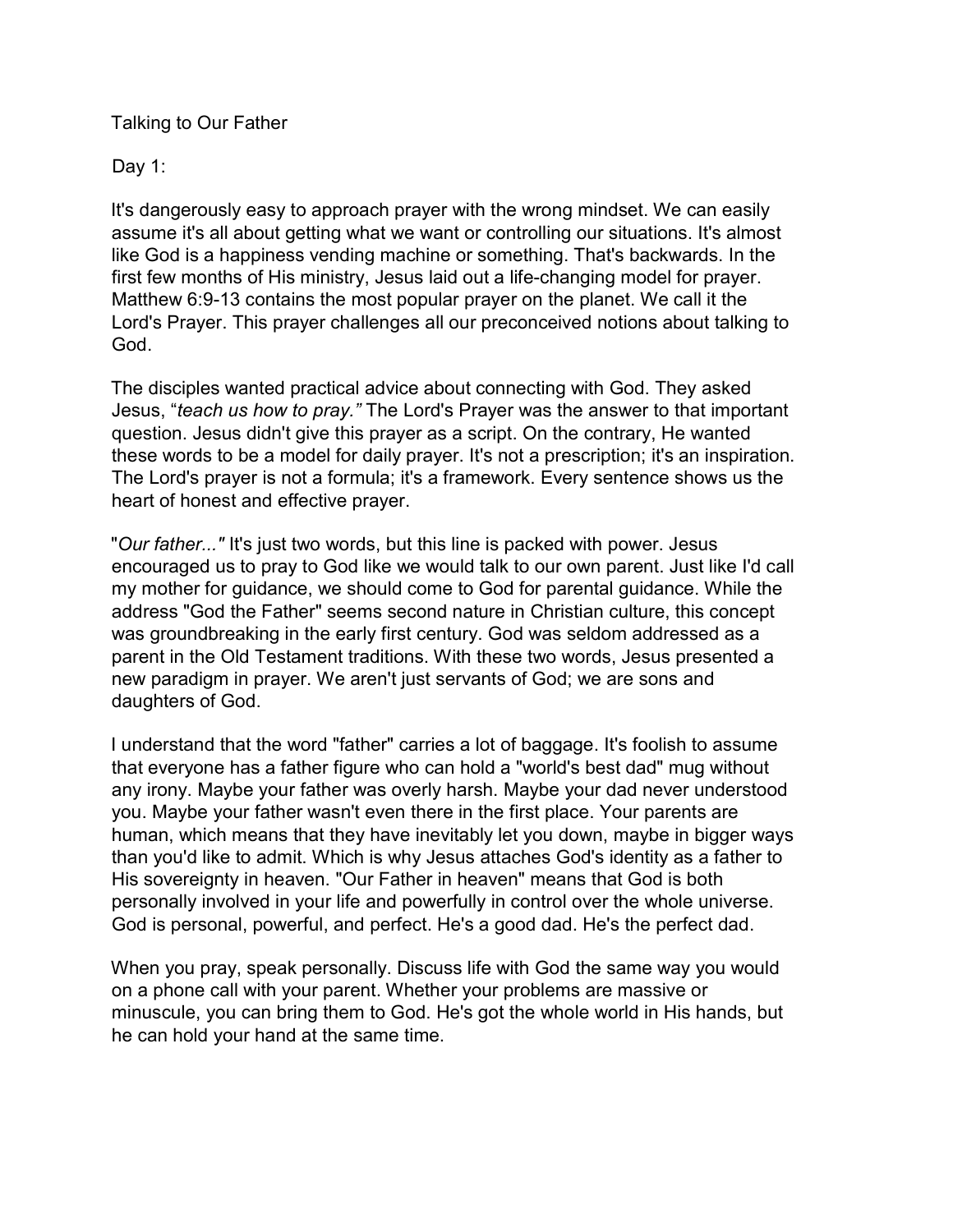## Day 2:

When Jesus taught us how to pray, the first line says, 'Hallowed be [God's] name" (Matthew 6:9). A crucial ingredient of effective prayer is embracing God's position of power. You have probably never said the word "hallowed" outside a church service or funeral. It's an old school religious word that simply translates to "Holy," which means "to separate; to cut." When we say that God is hallowed, we are saying that He is separate, superior, and supreme. God is on a different level. He's personal because He's our Father. He's powerful because He's the God of the entire universe.

God's Hallowed nature helps us put our problems into perspective. What frightens you does not frighten God. What frustrates you does not frustrate God. What's impossible for you is possible for God.

If a giant blue Genie were to appear to you right now, what would you wish for? People would likely ask for endless money, the ability to talk to dogs, the perfect breakfast burrito, or a few thousand bonus wishes. At least that's where my mind would go. When confronted with the Genie question, it forces us to realize something unsettling.

We are pretty selfish. Most of us would make wishes that directly benefit our own lives.

When Jesus is teaching us the key ingredients to effective prayer, he states, "your will be done." We shouldn't exclusively pray for our own will. We should pray for God's will for the world. We must refuse to approach God like a Genie with selfish wishes and reckless requests. Don't only pray for your desires; pray for God to align your desires with His will. Don't just pray for your concerns; pray for God's Kingdom.

God's will is way better than your wants. His plans are better than your plans. You wouldn't go to the doctor to tell her your diagnosis when she's the expert. You wouldn't go to a Harvard professor to teach him about string theory when he wrote the book (whereas you watched a YouTube video). God is the leading expert of human experience. He envisioned it, then invented it. God knows what you need far better than you do, so ensure your prayers start with surrender.

There is nothing wrong with asking God for your desires but approach the conversation with submission. Whenever you pray, be sure to pray for God's will to be done around you and through you. When you do so, you invite God to change and rearrange your desires to line up with His. Prayer changes things -- that thing is usually you.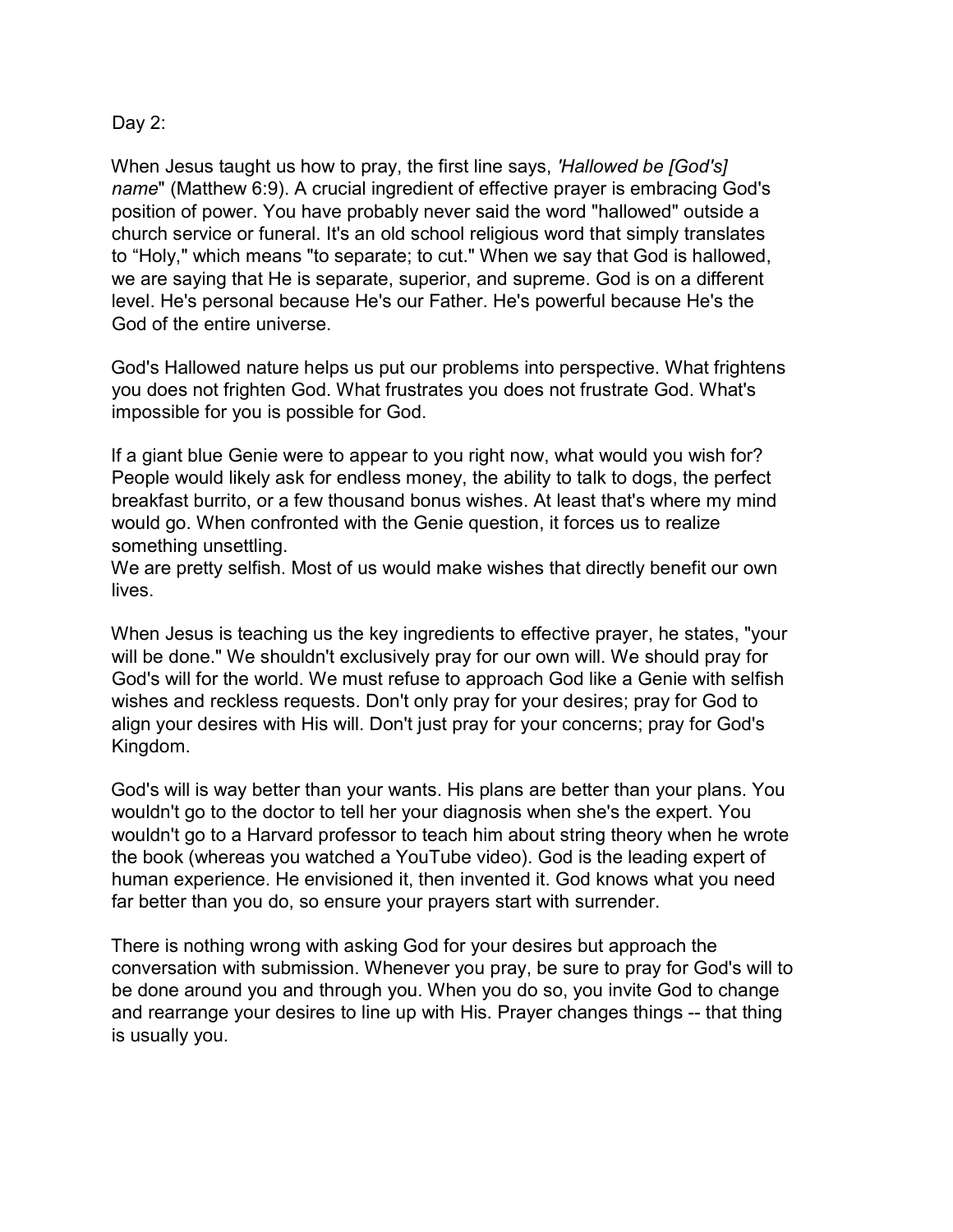Day 3:

The Lord's Prayer is the most memorized prayer in the entire world. Billions of churchgoers recite this passage every single Sunday. These verses have all of the things you'd expect from a conventional call to prayer -- submission, forgiveness, adoration, and bread. You heard that right; there is a shoutout to everyone's favorite carb. What's up with that? Does Jesus really want us to ask God for bread every time we pray? Not exactly.

In ancient Judea, bread was not an indulgence. It was the ultimate source of nourishment. People didn't count carbs back then. "Bring on the bread" was undoubtedly a common phrase at mealtime because it provided the sustenance and nutrients essential for living well and working hard. A big stack of bread was the centerpiece at every single meal in Jewish households. It wasn't a snack; it was their primary source of energy.

When Jesus asked God to give us our daily bread, food wasn't the main message. This isn't about a pita; it's about provision. The ancient Jews saw bread as a symbol of God's consistent provision and protection. It served as a reminder that God's got their backs. The presence of bread on the table meant that God blessed their harvest that year. Additionally, the mention of bread made them think back to when God rescued their people with "bread from heaven" while wandering around the wilderness (Exodus 16:4-21).

The Lord's Prayer encourages us to pray for provision every single day. We don't say, "give us this day a year's supply of bread" or "give us this day unlimited breadsticks from the Olive Garden." Instead, we pray for daily bread. Don't pray for indulgence. Pray for sustenance.

What kind of sustaining provision do you need today? Is it patience because you feel like there's a target on your back? Is it peace of mind because worries kept you up all night? Is it clarity of thought because you cannot make sense of an upcoming decision? Whatever you need, ask for it. God will give you a breadbasket of blessings designed to get you through the day.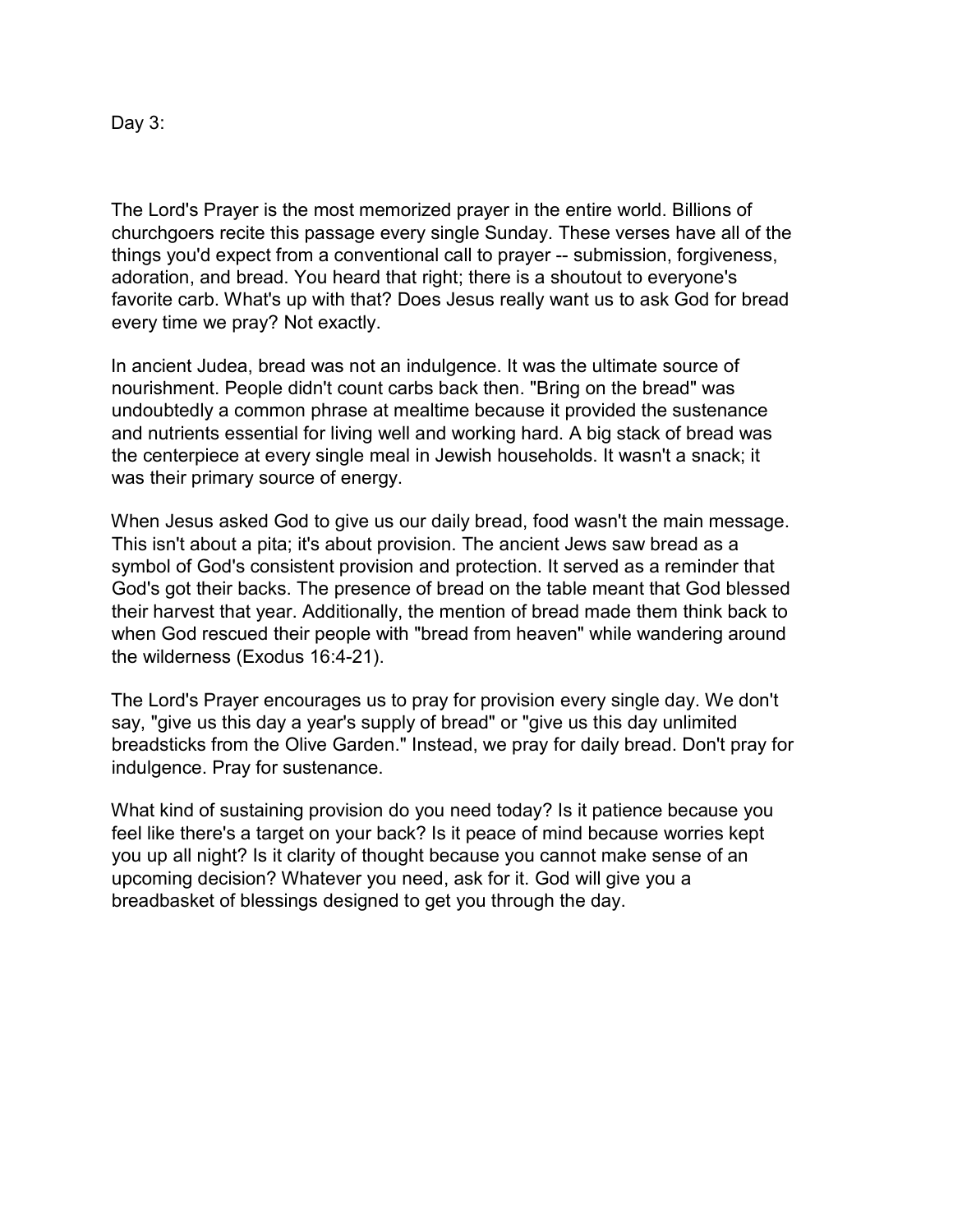## Day 4:

Lying is wrong, but I am sure you know this. This belief is not reserved for the religious either. Almost every person on our planet agrees that it's bad to bear false witness. While we all strive to live a life free of lies, I am sure we've all let a fib slip at one point. We've lied to our parents, we've lied to our friends, and we've lied to God during church.

I hear you saying, "That's a bold accusation there, buddy. It's one thing to lie about who put the empty jug of milk back in the refrigerator, but to lie to God in His own house? I would never!" Sadly, I know that I have, and it's possible that you have too. Our church lie usually happens when reciting the Lord's Prayer. Jesus encourages us to pray a promise to God. The model prayer says, "forgive us our sins, as we have forgiven those who sin against us" (Matthew 6:12 NLT). I remember saying this prayer while simultaneously holding a grudge. My refusal to forgive turned me into a liar -- not to a friend or teacher, but to God.

Can you honestly recite this part of the prayer without your fingers crossed? Can you claim that you have forgiven those who have sinned against you? It's an important question for reflection. I believe that Jesus intentionally positions our own forgiveness from God in front of our forgiveness for others. The fact that God has forgiven us should empower us to do the same for others. We are fully forgiven, so we should freely forgive.

According to Jesus, your daily prayers should include two critical elements - confession and restoration. First, confess your sins before our forgiving God. When you pray, ask for forgiveness. You owed a disastrous debt to God, but He wiped it clean. Through Jesus, God shredded your impossible-to-repay invoice. Your confession is a celebration of that life-changing fact. Your sin was too much to carry, but Jesus took it on for you. Confess, not out of obligation, but out of celebration.

Second, give forgiveness to others. If there is any bitterness in your heart, ask God to help you remove it. Seek to restore and repair damaged relationships with the healing power of forgiveness. People have incorrectly assumed this passage means that our forgiveness from God is conditional on our forgiveness of others. That's not what Jesus says here. He says "forgive as you have been forgiven." It's not a condition of forgiveness. It's an expression of forgiveness. A person who withholds forgiveness has not come to terms with the universe-shifting reality of God's mercy. Whenever you pray, do so with confession and restoration.